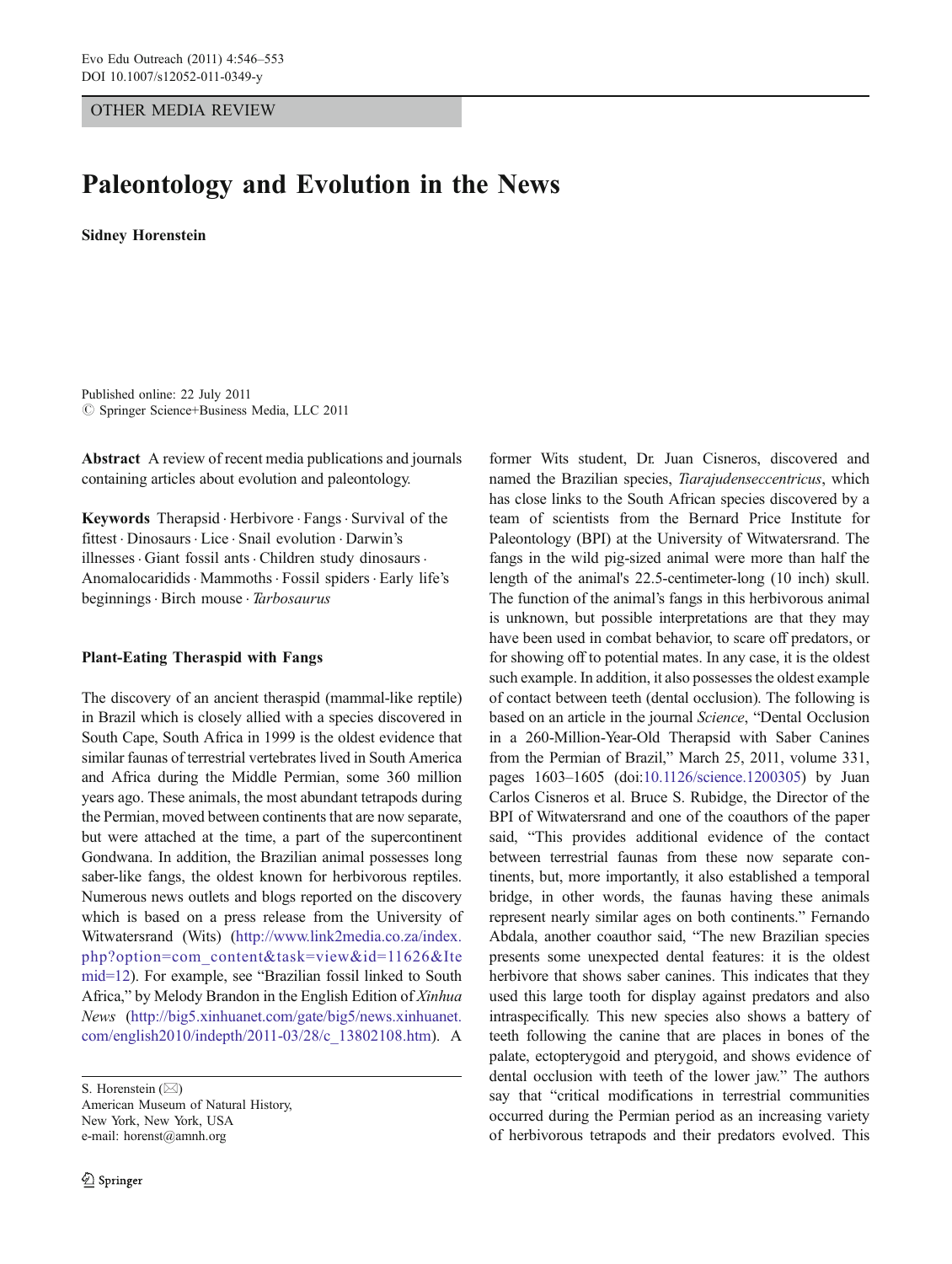process resulted in the establishment of a modern trophic pyramid by the end of the period. A key faunal element in this ecological transformation was the appearance of therapsid 'mammal-like reptiles' during the Middle Permian and the development of heterodont dentition and diverse feeding adaptations within the group, which facilitated their exploitation of different ecological niches." The same issue of Science includes an article by Jörg Fröbisch, "On Dental Occlusion and Saber Tooth," pages 1525–1528 (doi[:10.1126/](http://dx.doi.org/10.1126/science.1204206) [science.1204206](http://dx.doi.org/10.1126/science.1204206)) which reviews the position of the new fossil in the evolutionary history of these reptiles and subsequent mammals. "The theraspids, one major group of nonmammaliansynapsids, (historically, but erroneously, known as 'mammal-like reptiles') have been particularly important to understanding the acquisition of mammalian characteristics." And this has to do with the differentiation of their teeth over time. In addition, "these findings raise a question: When is a saber tooth a saber tooth, and when is it a tusk or simply an enlarged canine? The existing literature is quite imprecise…the distinction of saber teeth and tusks from ordinary large canines appears to be vague and primarily based on length."

### Survival of the Fittest?

After reading Charles Darwin's Origin of Species, Herbert Spencer (1820–1903) in his Principles of Biology (1864) used the phrase "survival of the fittest," in which he drew parallels between his economic principles and Darwin's evolutionary ones. In Darwin's first four editions of Origin of Species, he uses the term "natural selection." In his 5th edition (1869), in Chapter 4, pages 91–92, he writes "this preservation of favourable varieties, and the destruction of injurious variations, I call Natural Selection, or the Survival of the Fittest." A press release headline from the University of Exeter, "Research shows not only the fittest survive," was released on March 28, 2011 [\(http://www.exeter.ac.uk/](http://www.exeter.ac.uk/news/featurednews/title_132304_en.html) [news/featurednews/title\\_132304\\_en.html\)](http://www.exeter.ac.uk/news/featurednews/title_132304_en.html). Present understanding has it that for any given niche, there should be a best species, the fittest, that will eventually dominate to exclude all others. Robert Beardmore, University of Exeter, said "Microbiologists have tested this principle by constructing very simple environments in the lab to see what happens after hundreds of generations of bacterial evolution, about 3000 years in human terms. It has been believed that the genome of only the fittest bacteria would be left, but that wasn't their finding. The experiment generated lots of genetic diversity." Laurence Hurst, University of Bath, said: "Key to the new understanding in the realization that the amount of energy organisms squeeze out of their food depends on how much food they have. Give them abundant food and they use it inefficiently. When we combine this with the notion that organisms with different food-utilizing

strategies are also affected in different ways by genetic mutations, then we discover a new principle, one in which both the fit and the unfit coexist indefinitely." David Lipson, San Diego State University, said that "Earlier work showed that opposing food utilization strategies could coexist in complex environments, but this is the first explanation of how trade-off, like the one we studied between growth rate and efficiency, can lead to stable diversity in the simplest possible of environments." The three researchers mentioned above and Ivana Gudelj, University of Exeter, published the paper that the press release is based on in Nature, "Metabolic trade-offs and the maintenance of the fittest and flattest," March 27, 2011, volume 471, 5 pages, (doi[:10.1038/nature09905\)](http://dx.doi.org/10.1038/nature09905). They say that "Here we demonstrate the possibility of a new general mechanism of stable diversity maintenance, one that stems from metabolic and physiological trade-offs. The model requires that such trade-offs translate into a fitness landscape in which most fit has unfit near-mutational neighbors, and a lower fitness peak also exists that is more mutationally robust. The 'survival of the fittest' applies at low mutational rates, giving way to 'survival of the flattest' at high mutational rates." The press release states that their work represents a new approach to studying evolution that may eventually lead to a better understanding of the diversity of bacteria that cause human disease. Surprisingly, although their work was mentioned in several blogs posted on Google [\(www.google.com](http://www.google.com)), little mention of the work was reported in the print media. The reader may want to refer to an article published in Nature, volume 412, July 19, 2001 ([www.](http://www.nature.com) [nature.com](http://www.nature.com)), "Evolution of digital organisms at high mutation rates leads to survival of the flattest," where Claus Wilke and collaborators used the power of computers to construct an artificial living system that behaves in a remarkably lifelike way. The researchers found that at high mutation rates, genotypes with slower replication rates can displace faster replicators if the former has a higher "robustness"—or fitness against mutations; that is, if a mutation is, on average, less harmful to the slower replicator than to the faster one. In a takeoff of a common Darwinian phrase, they coin their work "survival of the flattest" rather than of the fittest. The idea is this: if a group of similar genotypes with a faster replication rate occupies a "high and narrow peak" in the landscape of evolutionary fitness, while a different group of genotypes that replicates more slowly occupies a lower flatter, or broader, peak, then when mutation rates are high, the broadness of the lower peak can offset the height of the highest peak. That means the slower replicator wins.

## Dinosaurs and Lice

"Dinosaurs May Have Been Tormented by Lice" in the Wired UK ([http://www.wired.co.uk/news/archive/2011-04/6/](http://www.wired.co.uk/news/archive/2011-04/6/dinosaurs-and-lice)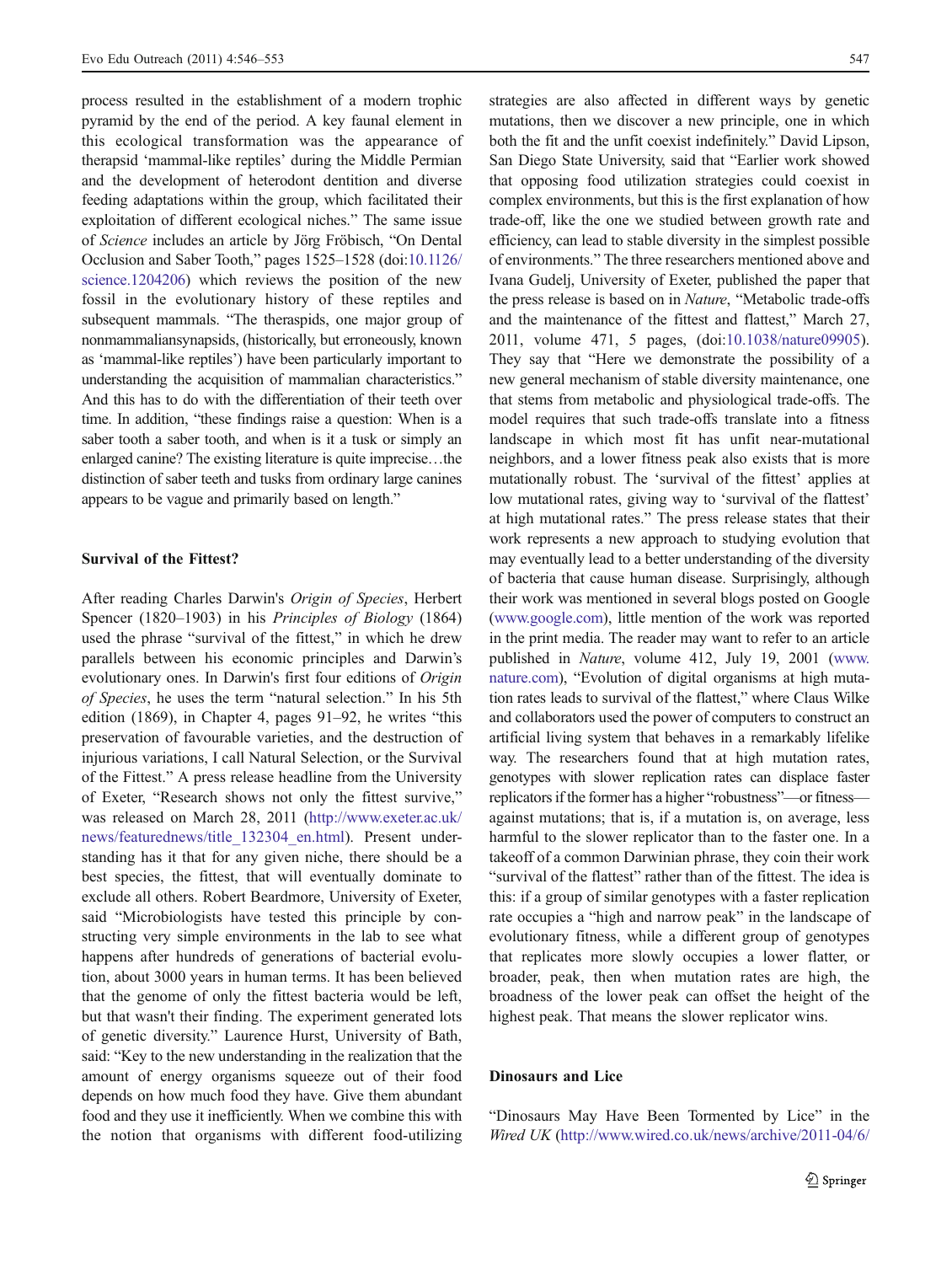[dinosaurs-and-lice\)](http://www.wired.co.uk/news/archive/2011-04/6/dinosaurs-and-lice) was published on April 6, 2011 by Mark Brown. He reports that Kevin Johnson and his team worked out a family tree of lice by comparing the DNA sequences of genes from 69 present-day lineages. He says the conclusion of the study shows that the blood-sucking parasites lived long before the dinosaurs were killed 65 million years ago, about as far back as the early- to mid-Cretaceous Period, 115 to 130 million years ago. Perhaps they lived on feathered theropod dinosaurs which lived around 125 million years ago. The article includes images of a 44-million-year-old fossil louse and a modern louse for comparison. The article is based on a press release from the University of Illinois News Bureau, "Did Dinosaurs have lice? Researchers say it's possible," written by Diane Yates and released in April 5, 2011 ([http://news.illinois.edu/news/](http://news.illinois.edu/news/11/0405louse_KevinJohnson.html) [11/0405louse\\_KevinJohnson.html](http://news.illinois.edu/news/11/0405louse_KevinJohnson.html)). She describes the researcher's use of fossils and molecular data to track the evolution of lice and their hosts. The results "offer strong evidence that the ancestors of lice that today feed on birds and mammals began to diversify before a mass extinction event killed off the dinosaurs about 65 million years ago." One of the authors of the scientific article, Kevin Johnson, an ornithologist with the Illinois Natural History Survey at the University of Illinois said that "If the lice were around, we know their hosts were probably around." One of the theories concerning the diversity of birds and mammals is that the extinction of the dinosaurs led to the earliest stages of mammal diversification and expansion by occupying habitats that were vacated by the dinosaurs. "But based on the evidence from lice, the radiation of birds and mammals were already under way before the dinosaurs went extinct." Another investigator and the lead author of the study Vincent S. Smith, Natural History, London, said "Lice are like living fossils. The record of our past is written in these parasites, and by reconstructing their evolutionary history we can use lice as markers to investigate the evolutionary history of their hosts." Even the editorial page editors of The New York Times found the research of interest with the headline "What Stories These Lice Can Tell" ([http://www.nytimes.com/2011/](http://www.nytimes.com/2011/04/19/opinion/19tue4.html?_r=1&scp=1&sq=lice&st=cse) 04/19/opinion/19tue4.html? $r=1$ &scp=1&sq=lice&st=cse). "We may now have to reimagine the age of dinosaurs, picturing a wider array of birds and mammals moving among them. We may also have to picture feathered dinosaurs pestered by lice just the way modern birds are. These could be ancestors of the postextinction lice that specialize in mammals, including the three species that specialize on us." The scientific article, which also included the work of Tom Ford, Paul C.D. Johnson, Kazunori Yoshizawa, and Jessica E. Light was published in Biological Letters, April 6, 2011 ([http://rsbl.royalsocietypublishing.org/](http://rsbl.royalsocietypublishing.org/content/early/2011/04/01/rsbl.2011.0105.abstract) [content/early/2011/04/01/rsbl.2011.0105.abstract\)](http://rsbl.royalsocietypublishing.org/content/early/2011/04/01/rsbl.2011.0105.abstract) "Multiple lineages of lice pass through the K-Pg boundary." They say that the Cretaceous-Palaeogene (K-Pg) "boundary is associ-

ated with mass extinctions resulting from an extraterrestrial impact and periods of flood-basalt volcanism, the biological consequences of which are still poorly understood and controversial." Some have argued that Cretaceous mammals and birds also suffered a mass extinction and that they rapidly diversified in the Tertiary from a few surviving lineages. Others suggest that most modern orders "survived the mass extinction" or "that several lineages survived, perhaps on different continents. Studies of biogeography, the fossil record and molecular clocks have each been applied to this question, but the results remain contentious." One potential source of evidence to perhaps resolve the problem has been overlooked: the parasite fauna living on modern birds and mammals. The authors used data from multiple genetic markers to establish the age of the major lineages of parasitic lice. "These data lend support to a Cretaceous diversification of many modern bird and mammal lineages." Recent studies show that parasitic and nonparasitic louse lineages diverged from each other early in the Cretaceous, approximately 100–145 million years ago.

## Snail Evolution

"Snail Watchers Track Evolution" is the headline in the Friday, April 29, 2011 issue of the Times of Malta ([http://](http://www.timesofmalta.com/articles/view/20110429/world/Snail-watchers-track-evolution.362764) [www.timesofmalta.com/articles/view/20110429/world/](http://www.timesofmalta.com/articles/view/20110429/world/Snail-watchers-track-evolution.362764) [Snail-watchers-track-evolution.362764\)](http://www.timesofmalta.com/articles/view/20110429/world/Snail-watchers-track-evolution.362764) by John von Radowitz. "Evolution in action has been observed in snails by European members of the public taking part in an online science project." In April 2009, the Open University's Evolution MegaLab created a study in which participants were asked to report observations of banded snails online. The results of the individuals' studies were then forwarded to the project through its web site. "More than 7,600 new observations were made in 2009 which were added to historical data collected between 1950 and 1990. Open University professor of ecology, Jonathan Silvertown, who devised the Evolution Megalab, said 'this is one of the largest evolutionary studies ever undertaken.' Here was an opportunity to give the general public, families and school children, the opportunity to do real science" and to experience the fun and excitement of discovery themselves. Teachers are encouraged to look at Evolution Megalab website to use it as a model to create other studies ([http://](http://www.evolutionmegalab.org) [www.evolutionmegalab.org](http://www.evolutionmegalab.org)) that would involve their students. Unlike the present study which involved the general public and included thousands of people, a teacher can utilize the format for classes. Perhaps, the most widespread and readily available subjects are birds and plants. The original project was launched to mark the 200th anniversary of Charles Darwin's birth. Professor Jonathan Silvertown is also the lead author of the article which reports on the results of the data collected on the snail, the brown-lipped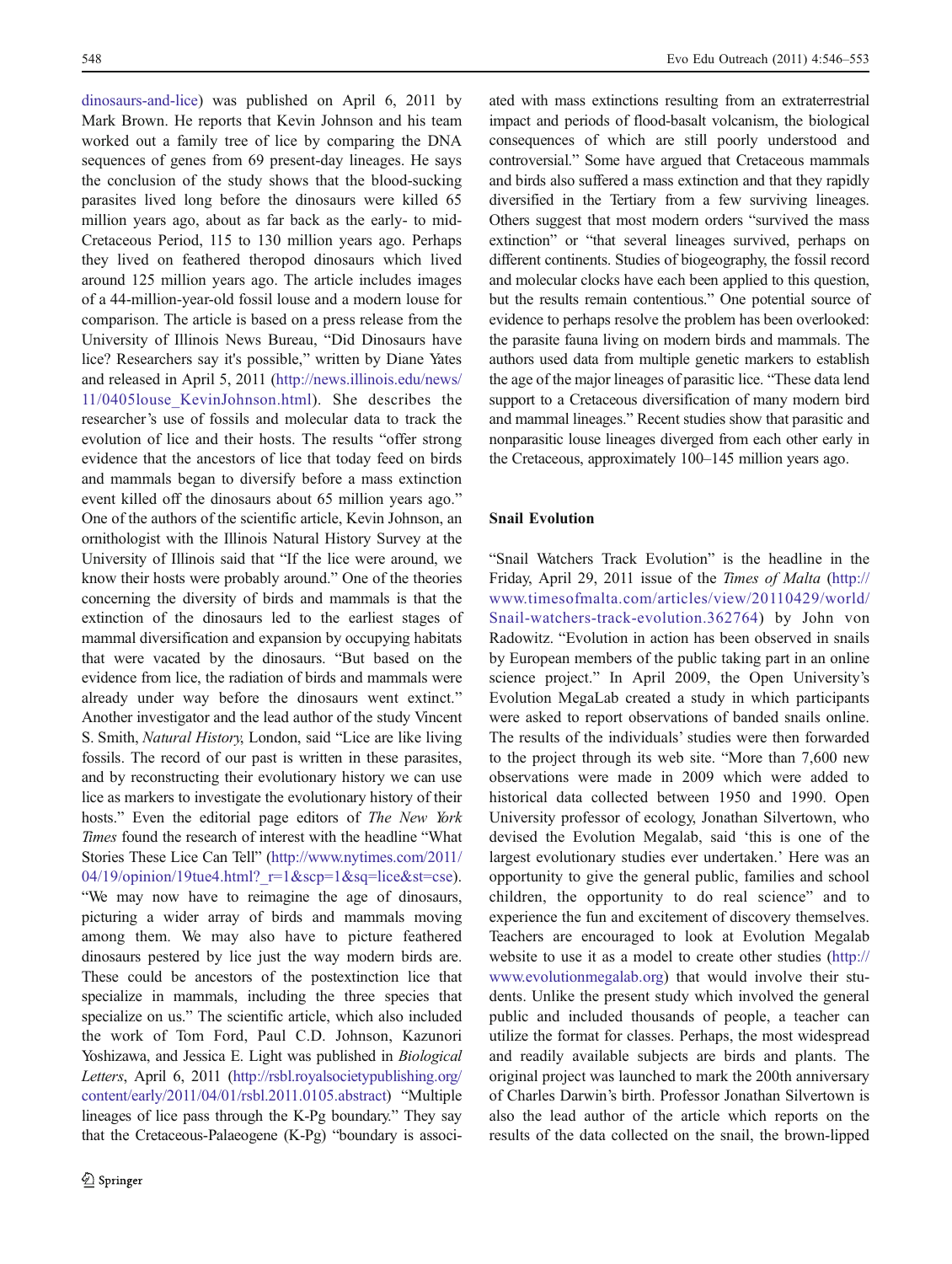banded snail (Capaea nemoralis) in PLoS One, April 27, 2011, volume 6 issue 4, pages 1–8, [\(http://www.plosone.](http://www.plosone.org/article/info:doi/10.1371/journal.pone.0018927) [org/article/info:doi/10.1371/journal.pone.0018927](http://www.plosone.org/article/info:doi/10.1371/journal.pone.0018927)),"Citizen Science Reveals Unexpected Continent-Scale Evolution Change in a Model Organism." Here is part of the abstract: "Organisms provide some of the most sensitive indications of climate change and evolution responses are becoming apparent in species with short generational times." The brown-lipped banded snail "is sensitive to its thermal environment and exhibits several polymorphisms of shell colour and banding pattern affecting shell albedo in the majority of populations within its native range in Europe." By compiling a historical dataset for 6,515 native populations with new data in nearly 3,000 populations, the authors tested for evolutionary changes in shell albedo. "The data collected allowed us to test an evolutionary hypothesis linking climate change with polymorphism in the banded snail. That hypothesis was clearly rejected, but to our surprise, the study also produced another unequivocal result, showing that banded morphs in general and Midbanded morphs in particular increased. These evolutionary trends do not appear to be related to climate warming and may be related to changing pressure by birds."

#### Solving Darwin's Medical Mystery

Charles Darwin (1809–1882) suffered from severe abdominal pain for much of his life, vomiting after every meal when it was at its worst, yet couldn't figure out what ailed him. Melinda Beck in the *Wall Street Journal*, Tuesday, May 10, 2011, "Solving Darwin's Medical Mystery" [\(http://online.wsj.com/](http://online.wsj.com/article/SB10001424052748704681904576313043723708936.html) [article/SB10001424052748704681904576313043723708936.](http://online.wsj.com/article/SB10001424052748704681904576313043723708936.html) [html](http://online.wsj.com/article/SB10001424052748704681904576313043723708936.html)) reports on a new interpretation that may reveal his condition. Past diagnoses included lactose intolerance, lead poisoning, hypochondria, gout, schizophrenia, and suppressed anger toward his physician father. Beck said that research presented the preceding week suggests that Darwin suffered from three distinct ailments: cyclic vomiting syndrome, which generally starts in childhood; Chagas disease, a parasitic illness contracted during his five-year voyage on HMS Beagle, and Helicobacter pylori, the bacteria known to cause peptic ulcers. This analysis was part of an ongoing yearly conference held by the University of Maryland School of Medicine where the illnesses of historical figures are diagnosed using modern medical knowledge. Gastroenterologist Sidney Cohen of the Medical College of Thomas Jefferson University in Philadelphia said that he thought Darwin had multiple illnesses over his lifetime, and his disorder did not fit into one particular disease. "Darwin's medical records were more modern," unlike previous historical persons so analyzed, such as Ivan the Terrible, Jane Austin, and Vincent van Gogh, yet "we had no MRI's, no CT scans, no

biopsies." Dr. Cohen and his colleagues had other clues to work with—photos, young and old, showed him well nourished; prolific writings suggesting no cognitive damage; and ten children show that he was not sterile; and several family members had similar symptoms which began before his voyage. Dr. Cohen said, "now we know that cyclic vomiting syndrome is a real thing. It accounts for his multiple symptoms over the years." As for his death at the age of 73 as a result of a heart ailment, "Dr. Cohen believes that Darwin also contracted what is now known as Chagas' disease from a bug bite he described receiving in the South American Andes range in 1835. The pathogen causes an acute illness and can then lie dormant for years before re-emerging as heart arrhythmias and congestive heart failure."

### Giant Ant in Wyoming

Tehran Times ([http://www.tehrantimes.com/NCms/2007.](http://www.tehrantimes.com/NCms/2007.asp?code=240057) [asp?code=240057\)](http://www.tehrantimes.com/NCms/2007.asp?code=240057) reports that "almost 50 million years ago, ants the size of hummingbirds roamed what is now Wyoming, a new fossil discovery reveals. These giant bugs may have crossed an Arctic land bridge between Europe and North America during a particularly warm period in Earth's history." The specimen is about two inches long and was studied by Bruce Archibald, a paleonentomologist at Simon Fraser University. This specimen is unique because loose giant ant wings have been found before in the United States, but this is the first specimen with a body. The specimen comes from the Green River formation (Eocene, about 49.5 million years old) well known for its large numbers of fish and other fossils trapped in lake sediments. When shown the specimen that was stored in a drawer at the Denver Museum of Nature and Science, Archibald said: "I immediately recognized it and said, 'Oh my god, this is a giant ant and it looks like it's related to giant ants that are known from about the same time in Germany.'" Thus, he named it Titanomyrmalubei, "titan" for its size and "myrma" for the Greek, "myrmex," or ant and "lubei" for the fossil collector who discovered the specimen. The question that Archibald and his colleagues now had to answer is how this ant found in Germany is also found in Wyoming. Among the numerous media reports about the discovery is the one by Susan Milius in Science News for Wednesday, May 4th, 2011, "Giants ants once roamed Wyoming" ([http://www.sciencenews.org/view/generic/id/](http://www.sciencenews.org/view/generic/id/73880/title/Giant_ants_once_roamed_Wyoming) [73880/title/Giant\\_ants\\_once\\_roamed\\_Wyoming](http://www.sciencenews.org/view/generic/id/73880/title/Giant_ants_once_roamed_Wyoming)). She writes that "these long-distance relatives bolster the notion that the climate of the time had hot blips that allowed warmth-loving giant insects to spread from continent to continent." Although ants, in general, tend to be larger in cool environments, this species was judged to be a tropic dweller, leading the researchers to seek climate reconstructions that showed tropical places where the large ants lived.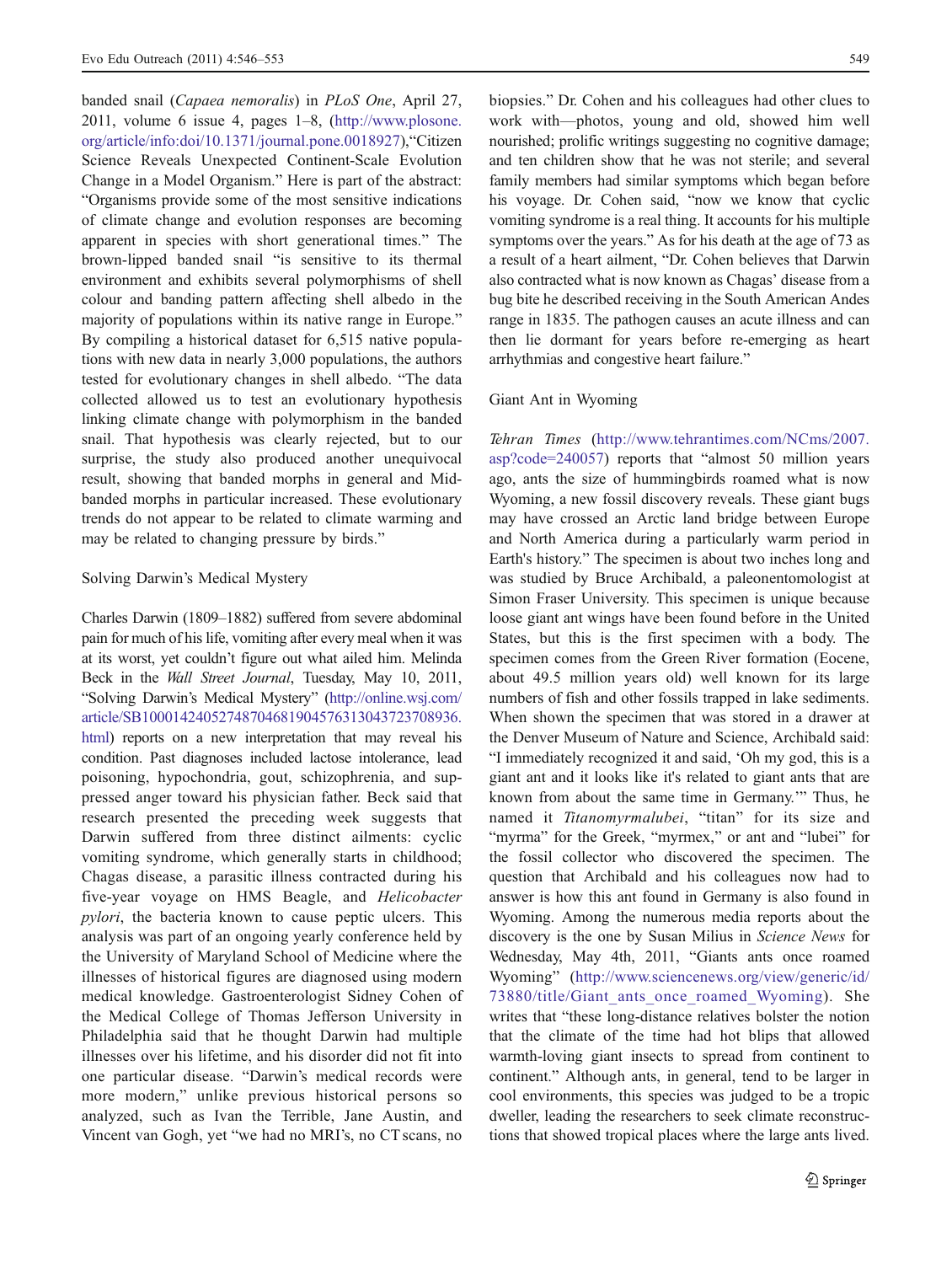"Climate scientists have already suggested there were several around 50 million years ago; one for example, lasted about 170,000 years." In addition, the fact that the ants were found in Wyoming and Germany means that the continents were attached. Archibald and his colleagues published the results of their study as: "Intercontinental dispersal of giant thermophilic ants across the Arctic during Early Eocene hyperthermals" in the Proceedings of the Royal Society B, published online May 4, 2011 (doi:[10.1098/rspb.2011.0729\)](http://dx.doi.org/10.1098/rspb.2011.0729).

#### First Graders Study Dinosaurs

Monte Whaley tells about the experience of first graders studying dinosaurs in the May 25, 2011 Denver Post, "Magnet school first-graders take hands-on approach to studying dinosaurs" ([http://www.denverpost.com/search/](http://www.denverpost.com/search/ci_18132956) [ci\\_18132956\)](http://www.denverpost.com/search/ci_18132956). A group of Northglenn High School educators excavated dinosaur bones, the bones that the first graders were studying. Looking at the bone with a critical eye, a seven-year-old student said that it confused him, and he always wondered what a dinosaur would feel like. As a result, he said "I think it would really be cool to be a paleontologist when I grow up." As a result, his teacher said that he had achieved his goal. "Science is all about getting teachers excited and especially getting kids excited. Maybe we've done that here." The only other dinosaur bones the student had seen were in a museum, well-scrubbed, connected, and intact. The students, 50 first graders "at Adams 12 Five Star Schools' Magnet Lab STEM School will study the 400-pound sauropod fossil, write about it and prepare the piece for display at the Cañon City Dinosaur Depot Museum." Penny Eucker, the principal, said that it's all part of the mission of the school, the first K-8 STEM (science, technology, engineering, math) magnet school in Colorado. She said "They are taking notes, writing about what they find and applying their knowledge of fossils and infusing technology into what they are doing." Sauropods were long-necked plant eaters, 60–70 feet long, and lived in the area that is now Colorado and Wyoming. Kent Hups, the teacher, said "I don't think a group of kids this young had ever worked on something like this, so I thought it would be a fantastic opportunity."

Life Span of Anomalocaridids, Cambrian Predators is Extended

A marine predator, the largest animal species that lived during the Cambrian period, lived much longer and grew larger than previously thought. Sindya N. Bhanoo described them in The New York Times on May 25, 2011 "Fossil Extends Life Span of a Marine Predator" ([http://www.](http://www.nytimes.com/2011/05/31/science/31obfossil.html) [nytimes.com/2011/05/31/science/31obfossil.html](http://www.nytimes.com/2011/05/31/science/31obfossil.html)). Anoma-

locaridids had a long, segmented body and a pair of grasping appendages presumably used to capture worms and other prey. Originally thought to have lived only during the Cambrian period, 540 to 500 million years ago, the new discovery of specimens indicate that they also lived in the Early Ordovician period, adding another 30 million years to their life span. While previous specimens were two feet long, the new specimen from southeastern Morocco is three feet long. Derek Briggs, a paleontologist at Yale, and Peter Van Roy, a paleontologist at Ghent University in Belgium, discovered the specimen. "Along with the anomalocaridid, the pair also discovered more than 1500 fossils of other soft-bodied marine animals, including sponges, horseshoe crabs and tube-dwelling worms, at the site." The animals are thought to have inhabited a muddy sea floor in fairly deep water and were trapped by sediment clouds that buried them and preserved their soft bodies. When these animals were first described in the late 1800s, their scaly appendages had only been found in isolation and were incorrectly thought to be the legs of a shrimp species. The animal's disc-like head was also found in isolation, and some believed it might be a jellyfish. It was not until 1985 that Dr. Briggs described the whole animal for the first time. Roy and Briggs published the results of their discoveries in the journal Nature, "A giant Ordovician anomalocaridid," May 26, 2011, volume 473, pages 510–513 (doi[:10.1038/](http://dx.doi.org/10.1038/nature09920) [nature09920\)](http://dx.doi.org/10.1038/nature09920). They say that the first anomalocaridids were from the Burgess Shale found on Mount Stephen in British Columbia and were originally misinterpreted as a number of different animals, but now they are generally accepted as arthropods. Almost all of the Cambrian anomalocaridid localities are located in the palaeotropics. The Fezouata formations, where the specimens were found in Morocco, were deposited at a high polar southern palaeolatitude, confirming a global distribution of the anomalocaridids during the early Palaeozoic, as observed for many other taxa of the Burgess Shale type. "The demise of anomalcaridids may have been associated with the diversification of large predatory eurypterids and stem cephalopods during the Great Ordovician Biodiversification Event." The paper contains images of the actual specimens, while a reconstruction of the animal can be found on the Yale University public affairs site ([http://opac.yale.edu/news/article.aspx?](http://opac.yale.edu/news/article.aspx?id=8601) [id=8601](http://opac.yale.edu/news/article.aspx?id=8601)). A video of Derek Briggs discussing the fossils along with a model of the anomalocaridids is available at the Yale site.

#### Wooly and Columbian Mammoths Interbred

I was attracted to the following headline from the Christian Science Monitor on June 2, 2011, [\(http://www.](http://www.csmonitor.com/Science/2011/0602/Woolly-mammoth-may-have-interbred-with-elephants)) [csmonitor.com/Science/2011/0602/Woolly-mammoth](http://www.csmonitor.com/Science/2011/0602/Woolly-mammoth-may-have-interbred-with-elephants))[may-have-inter bred-with-elephants\),](http://www.csmonitor.com/Science/2011/0602/Woolly-mammoth-may-have-interbred-with-elephants)) an article written by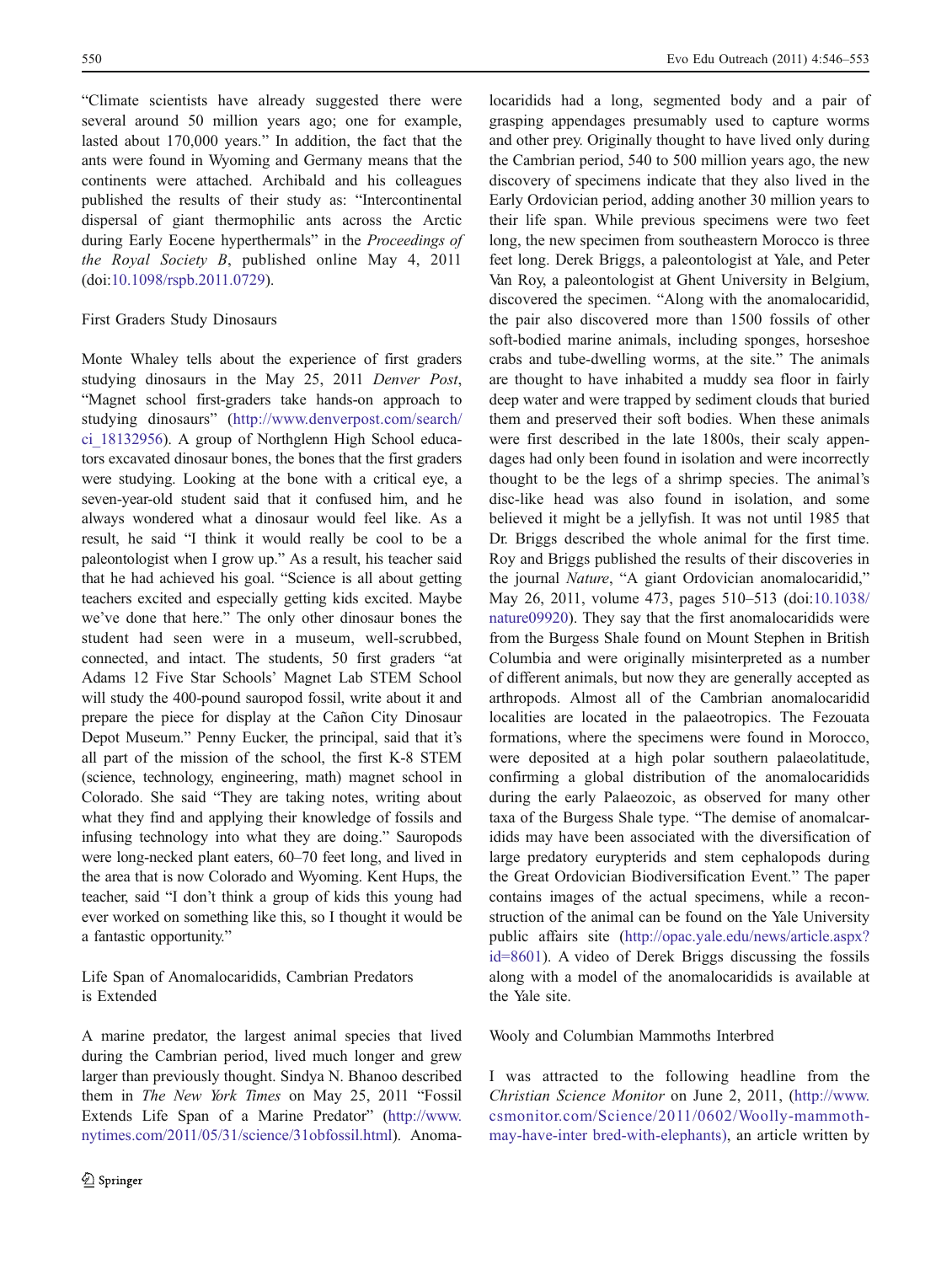Charles Q. Choi, "Woolly mammoth may have interbred with elephants." Upon reading the story, you find that the headline is incorrect. The body of the article is about woolly and Columbian mammoths interbreeding, and it is based on a press release from McMaster University [\(http://](http://dailynews.mcmaster.ca/story.cfm?id=8022) [dailynews.mcmaster.ca/story.cfm?id=8022](http://dailynews.mcmaster.ca/story.cfm?id=8022)) It appears that the woolly mammoth vanished, with many other Pleistocene animals, about 10,000 years after roaming Europe, Asia, and North America for more than a million years, except for dwarf mammoths that survived on Wrangel Island in the Arctic Ocean until 3,700 years ago. While the woolly mammoth lived in the cold climate of the Arctic tundra, the Columbian mammoth lived in more temperate areas of North America and was about 25% larger than the woolly. Hendrick Poinar, associate professor and Canada Research Chair in the departments of Anthropology and Biology at McMaster University, and his colleagues from France and the United States based their conclusions on a DNA study of two Columbian mammoths, one found in the Huntington Reservoir in Utah and the other found near Rawlins, Wyoming. They meticulously sequenced the complete mitochondrial genome of the two Columbian mammoths and compared these to the first mitochondrial genome of an endemic North American woolly mammoth. It seems that these two different species came into contact when the northern climate deteriorated and the woolly mammoth moved southward to more pleasant conditions, where they came in contact with each other. It is thought that the Columbian mammoth entered North America approximately 1.5 million years ago during an earlier migration and the woolly mammoth later, about 400,000 years ago. Based on their DNA study, they conclude that these species overlapped in time and space and produced hybrids. As an example, they look to living African elephant species that hybridize where their ranges overlap. The Christian Science Monitor article contains an image of a model of a woolly mammoth. You'll find a "rogues gallery" of various species of elephants and mammoths on flickr [\(http://www.flickr.com/photos/a\\_dange](http://www.flickr.com/photos/a_dangerous_business/4168234731/in/set-72157622959773766/) [rous\\_business/4168234731/in/set-72157622959773766/\)](http://www.flickr.com/photos/a_dangerous_business/4168234731/in/set-72157622959773766/) from the Zoological Museum in St. Petersburg, Russia. However, the labels are in Russian, and the site includes numerous other related images. The scientific article was published in Genome Biology, volume 12 ([http://genomebi](http://genomebiology.com/2011/12/5/R51) [ology.com/2011/12/5/R51\)](http://genomebiology.com/2011/12/5/R51) on May 31, 2011: "Complete Columbian mammoth mitogenome suggests interbreeding with woolly mammoths." The authors conclude that "Though limited, our data suggest that the two species interbred at some point in their evolutionary histories. One potential explanation is that the woolly mammoth halotypes entered the Columbian mammoth populations via introgression as subglacialecotones, a scenario with compelling parallels in extant elephants and consistent with certain regional paleontological observations…Our results demonstrate that the use of next-generation

sequencing technologies holds promise in obtaining such data, even from non-cave, non-permafrost Pleistocene depositional contexts." The article contains a number of helpful illustrations, among which is a map showing the North American ranges of Mammuthus columbi (Columbian mammoth) and Mammuthus primigenius (woolly mammoth).

## Fossil Spider in 3D

"Brush away the cobwebs: 49 million-year-old spider fossilized in amber recreated using 3D imaging technology" is the headline of a story in the Daily Mail Online [\(http://](http://www.dailymail.co.uk/sciencetech/article-1388699/) [www.dailymail.co.uk/sciencetech/article-1388699/](http://www.dailymail.co.uk/sciencetech/article-1388699/)) for May 19, 2011. A fossil spider encased in amber that was dark and cracked could not be identified exactly. That is, up to now. "Using new computer-imaging techniques, researchers from the University of Manchester, working with colleagues in Germany, have discovered the preserved specimen is a huntsman—a variety which still exists today—and has been preserved in 'astounding' detail." J.A. Dunlop of the Museum für Naturkunde and David Penney of the University of Manchester and his scientific collaborators were unsure that the specimen was a huntsman because these spiders are strong and known for speed, so that the likelihood that they would get caught in amber, which oozes slowly, is small indicating why these large, active free-living spiders are hardly ever trapped in amber. Using x-ray computed tomography, these scientists confirmed that the suspected specimen was a species of *Eusparassus*, a spider currently found in the tropics and in hot, dry regions of southern Europe, but also found 50 million years ago in central Europe. Excellent images and a video which reveals surprising in-depth details also accompany the article. The article is based on a press release from the University of Manchester released in May 2011, "Imaging technology reveals intricate details of 49 million-year-old spider." [\(http://](http://www.eps.manchester.ac.uk/about-us/news/?archive=sixmonths&id=7048) [www.eps.manchester.ac.uk/about-us/news/?archive=six](http://www.eps.manchester.ac.uk/about-us/news/?archive=sixmonths&id=7048) [months&id=7048](http://www.eps.manchester.ac.uk/about-us/news/?archive=sixmonths&id=7048)). The movie is also available in [http://tiny.](http://tiny.cc/HuntsmanSpiderCT) [cc/HuntsmanSpiderCT](http://tiny.cc/HuntsmanSpiderCT) and hi-res images (tiff) as well as three versions of the video available to download at [http://db.](http://db.tt/GceCAtE) [tt/GceCAtE.](http://db.tt/GceCAtE) All of this information is based on the scientific communication that was published in Naturwissenschaften, on April 28, 2011 by Jason Dunlop, David Penney, and others (doi[:10.1007/s00114-011-0796-x](http://dx.doi.org/10.1007/s00114-011-0796-x)), as "Computed tomography recovers data from historical amber: an example from huntsman spiders." The specimen comes from an old collection of Baltic amber, in which the specimens were darkened by oxidation and cracked and were wrapped in gray-brown paper envelopes. Fossil spiders are common in amber deposits from around the world, "but Baltic amber is by far the most famous and richly endowed fossiliferous amber deposit, with more than 3,000 described arthropod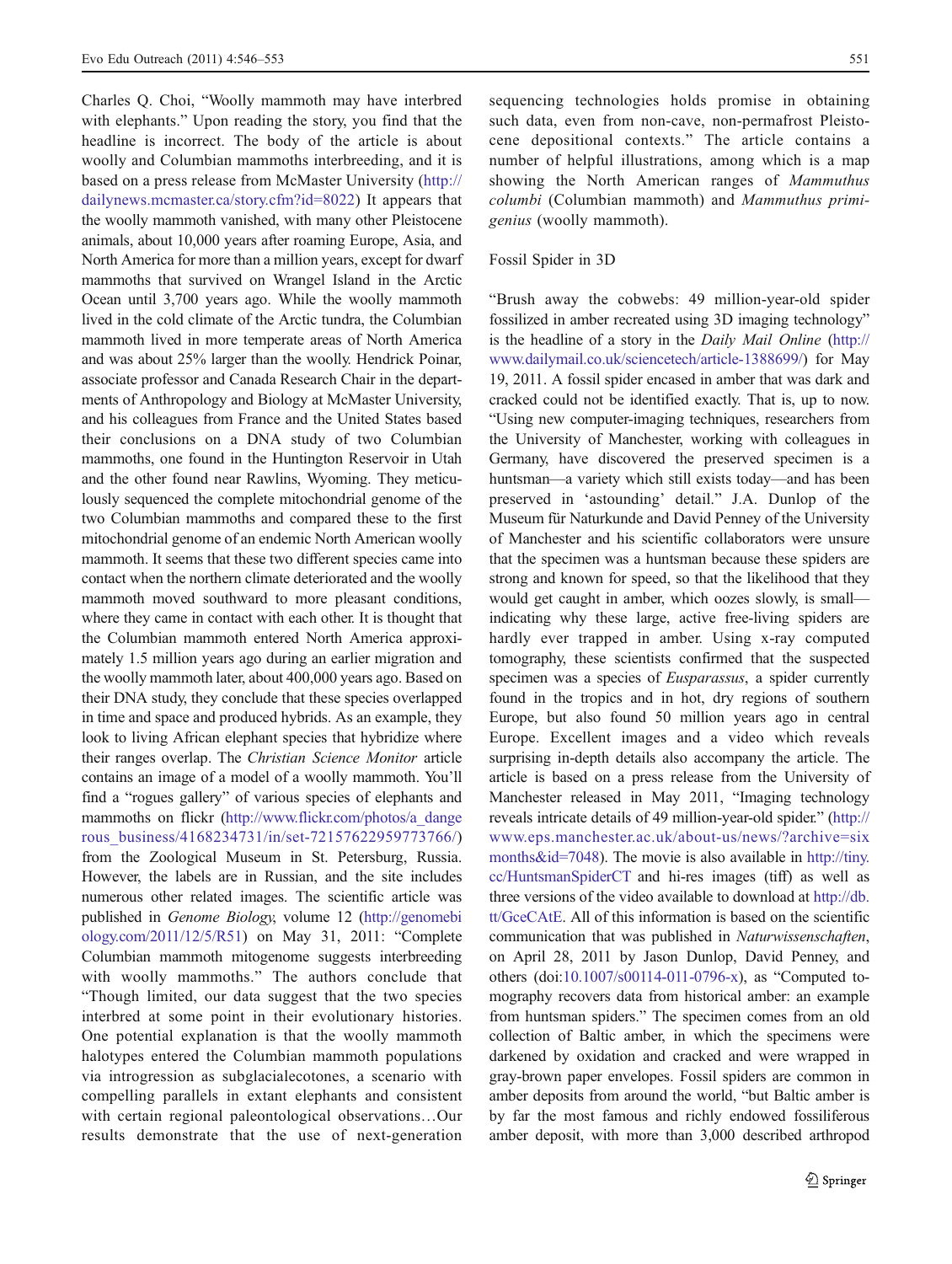species." Baltic amber is dated as mid-Eocene (44–49 million years) "and is thought to be produced by an umbrella pine… although the identity of the Baltic amber tree is still somewhat of an enigma…The fossil assemblage is indicative of a tropical–subtropical forest with lightly wooded area and plenty of freshwater habitats. With more than 500 named species described to date it represents the most diverse fossil spider assemblage."

### Young Graphite in Old Rocks

Some press releases are never reported on in the traditional press. However, in today's internet world, an institution issuing a press release can be assured that they will be picked up by blogs and scientific and popular science news outlets. Such is the case in the release from Boston University [\(http://www.bc.edu/](http://www.bc.edu/)) on May 20, 2011, about "Young Graphite in Old Rocks Challenges the Earliest Signs of Life." In the study by Dominic Papineau and his team from several national institutions, they report that carbon in rocks, used to help determine the time when biological life began, may not be correct because the carbon-based minerals tested may be younger than the rocks they are found in. The team says evidence from Canada's Hudson Bay region shows carbonaceous particles are millions of years younger than the rock in which they're found, indicating that the carbon was mixed in with the metamorphic rocks later than the rock's earliest formation, estimated to be 3.8–4.2 billion years ago. The samples they studied come from the Nuvvuagittuq Supracrustal belt, a sedimentary banded iron formation located in the Archean Superior craton. Samples were analyzed by several high-tech tests, including a variety of microscopy and spectroscopy methods, in an effort to more clearly characterize the carbon in the rock. Papineau, the lead author of the paper said "The characteristics of the poorly crystalline graphite within the samples are not consistent with the metamorphic history of the rock." The research was published in Nature Geoscience, volume 4, pages 376–37, May 11, 2011 (doi:[10.1038/ngeo1155](http://dx.doi.org/10.1038/ngeo1155)) as "Young poorly crystalline graphite in the >3.8-Gyr-old Nuvvuagittuq bandediron formation." Here's what they say in the paper: "Carbonaceous material present in ancient rocks can be used as an indicator of life during the time the rocks were formed. In particular, evidence for the existence of life more than 3,800 million years ago might have come from mineral associations between apatite and graphite in rocks from southern West Greenland. However, this interpretation is partly based on the assumption that the graphite formed at the same time as the host rocks, an assumption that has been difficult to prove. Here we investigate the origins of poorly crystalline graphite associated with apatite in metamorphic banded iron formation that are 3,750 to 4,280 million years

old." The study shows that the graphite experienced much lower temperatures than the host rocks during metamorphism, indicating that the graphite was deposited by fluids after peak metamorphism.

## Birch Mouse—A "Living Fossil"

As in the previous discussion, the following discovery was not reported in the traditional media. A press release from Southern Methodist University on May 25, 2011 [\(http://blog.smu.edu/](http://blog.smu.edu/research/2011/05/post_1.html) [research/2011/05/post\\_1.html](http://blog.smu.edu/research/2011/05/post_1.html)) reports on a "Birch Mouse Ancestor Discovered in Inner Mongolia is New Species of Rare 'Living Fossil'" by Yuri Kimura. The new fossil is known by its tiny teeth that were discovered in 17-millionyear-old sediments and named Sicista primus. A single molar of the animal is about the size of half a grain of rice, and the teeth have distinct morphological features that distinguish it from other genera. Images of the expedition are posted on the SMU Research flickr site [\(http://www.flickr.com/photos/](http://www.flickr.com/photos/52146845@N06/72157626764403486/) [52146845@N06/72157626764403486/\)](http://www.flickr.com/photos/52146845@N06/72157626764403486/) and on YouTube [\(http://www.youtube.com/watch?v=khkx11W1Kaw](http://www.youtube.com/watch?v=khkx11W1Kaw)). Birch mice include 13 modern and 7 fossil species, and this species of *Sicasta* is the oldest of the 326 genera in the largest rodent suborder, Myomorph, which includes laboratory mice and rats. Kimura says that rodents, both modern and prehistoric, rank as the most prolific mammals on earth. After the demise of the dinosaurs 65 million years ago, rodents evolved and dispersed worldwide during the Cenozoic. They comprise an astounding 42 percent of all living mammals. Kimura published her research in Naturwissenschaften, volume 98, pages 87–95, 2011 (doi[:10.1007/](http://dx.doi.org/10.1007/s00114-010-00744-1) [s00114-010-00744-1\)](http://dx.doi.org/10.1007/s00114-010-00744-1), "The earliest record of birch mice from Early Miocene Nei Mongol, China." The teeth of S. primus were discovered in fine sediments gathered from Gashunyinadege, a fossil locality in the central region of Inner Mongolia. Gashunyinadege is one of several fossil localities near Tunggur, a fossil site discovered in the 1920s by the Central Asiatic Expedition, which was led by Roy Chapman Andrews from the American Museum of Natural History. Kimura is a member of an international scientific team sponsored by the Chinese Academy of Sciences Institute of Vertebrate Paleontology and Paleoanthropology and the Natural History Museum of Los Angeles County. Their expeditions retrace important classic localities, as well as prospect new fossil localities. Kimura and other members of the team discovered the birch mouse fossils by first prospecting Gashunyinadege for small mammal fossils visible to the naked eye. Those fossils indicated the possibility of even smaller mammal fossils, so the team gathered 6,000 kilograms, more than 13,000 pounds, of Early Miocene sediment. Using standing water from recent rains, they washed the sediments repeatedly through continually smaller screens to separate out small fossils.